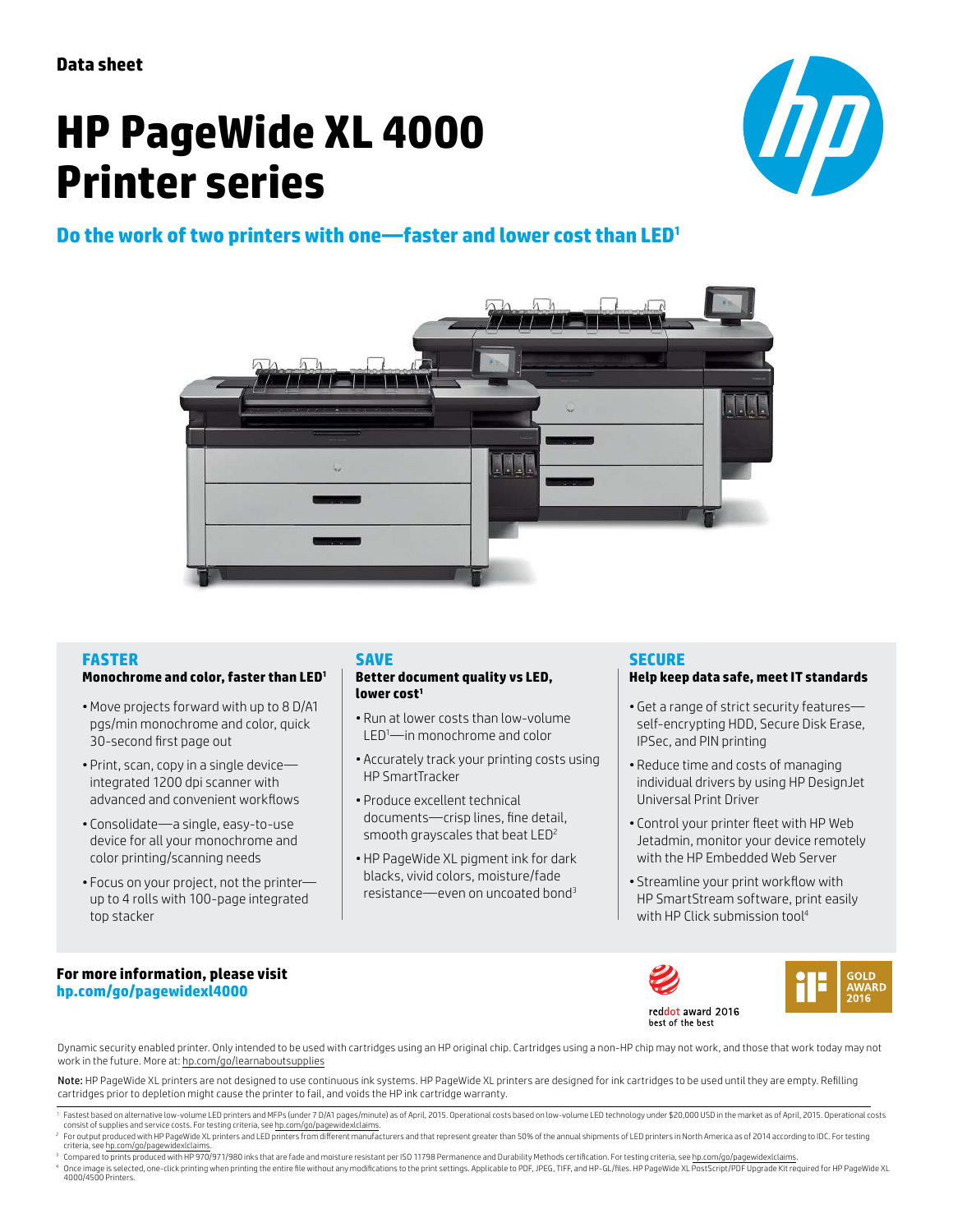Elevate your on-the-job productivity. The HP PageWide XL 4000 Printer series consolidates monochrome and color printing, as well as print/scan/copy in a single device. Fast, quality document production keeps the focus on moving projects forward.





**Printer series**

- Boost your productivity
- Set a new quality standard for your technical documents
- Save space, reduce complexity
- Easy to use, easy to manage
- A better choice for the office—and the environment
- Select your file and click print<sup>4</sup>
- Gain insight and control over print costs

## **Boost your productivity**



The HP PageWide XL 4000 Printer series is designed to boost your productivity, whether you're printing a large project or a short job.

- With no warm-up time and ultra-fast processing, the HP PageWide XL 4000 Printer series can finish printing most jobs by the time other devices are still getting ready to print the first page
- With a print speed up to 8 D/A1 pages per minute in both monochrome and color, dealing with peaks and printing large projects is no longer a hassle

## **Set a new quality standard for your technical documents**



HP 841 PageWide XL Printheads, working with HP PageWide XL pigment ink, are designed to produce high-quality output with dark blacks, neutral grays, and vivid colors that are moisture and fade resistant.<sup>3</sup>

Accurate and reliable dot placement results in crisp lines, fine detail, and smooth grayscales. HP PageWide XL printers do not apply heat to the paper as part of the printing process, enabling very high levels of line accuracy (±0.1%).<sup>5</sup>

## **Save space, reduce complexity**



The HP PageWide XL 4000 Printer series can do the job of two printers—faster and at lower operating costs than LED.1 With a single device, you can save space and reduce complexity you now have one less printer to manage on the network, and you no longer need to manage two sets of printing supplies.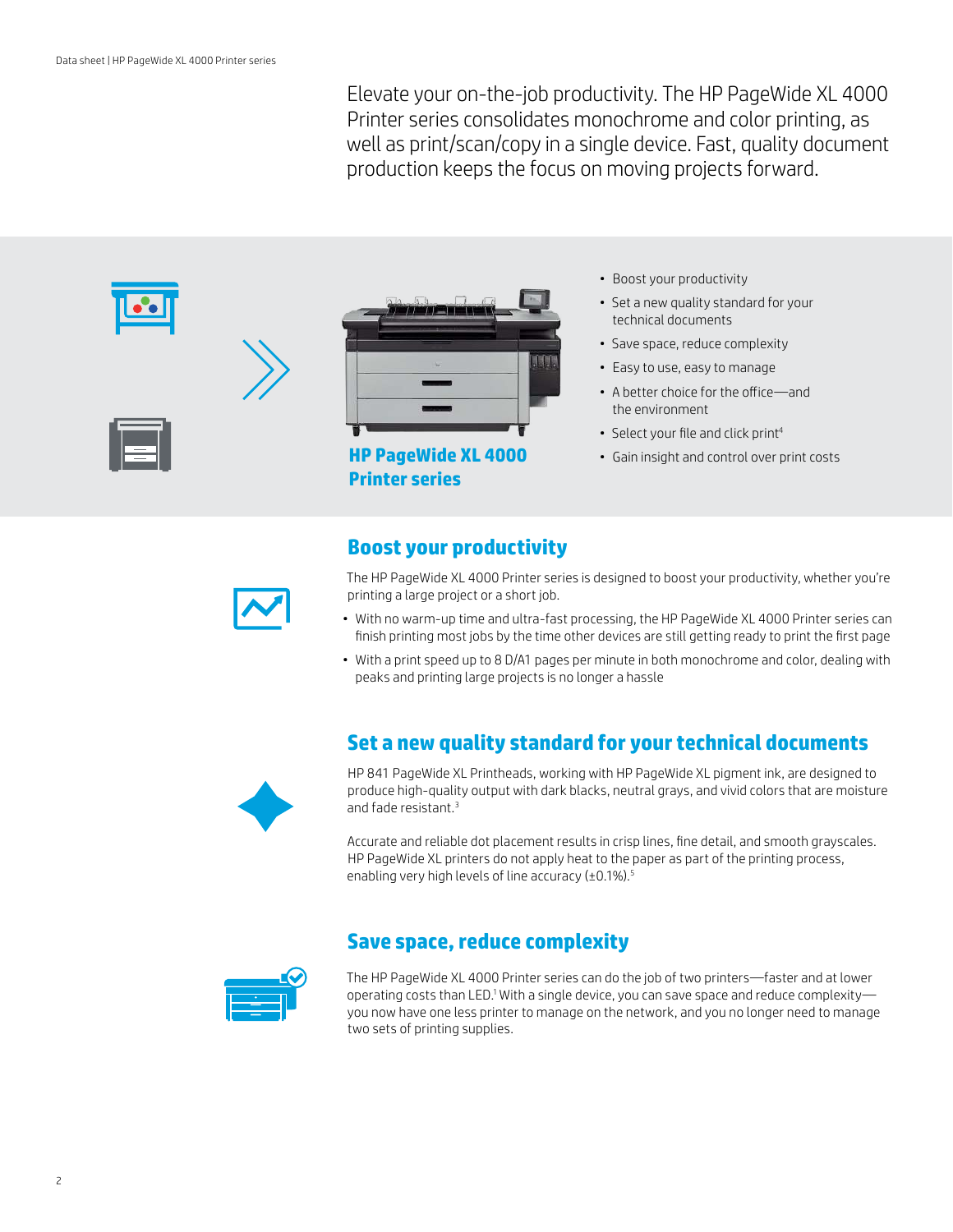









The HP PageWide XL 4000 Printer series produces both monochrome and color in a single, easy-to-use device—with an MFP that can meet all your printing and scanning needs. The touchscreen interface enables simple, intuitive navigation and customization of print, scan, and copy functions. The status light provides at-a-glance status information from a distance. Replace ink or load new rolls simply and quickly. And run the printer unattended with four 400-ml HP ink cartridges and up to four 650-ft (200-m) long rolls.

# **A better choice for the office—and the environment**

The HP PageWide XL 4000 Printer series integrates easily into the office, with typical ventilation.<sup>6</sup> Both the printer and the MFP use a standard office plug for efficient energy consumption, and use half the energy per page compared to equivalent LED printers.<sup>7</sup> Unlike LED technology, HP PageWide Technology operates without a fuser, generating reduced heat and noise—and produces no ozone.<sup>8</sup> In addition, The HP PageWide XL 4000 Printer series has earned a number of leading environmental credentials including ENERGY STAR® certification and EPEAT registration.<sup>9</sup>

# **Select your file and click print**

With just one click,4 you can print common file formats—like PDF, JPEG, TIFF, and HP-GL/2 from a PC or a Mac to the HP PageWide XL 4000/4500 Printer series. Produce a broad range of applications, from posters to drawings and maps with HP Click printing software. You can also optimize media usage and costs with features such as PDF error check, auto-orientation, resizing and alignment, and automatic nesting.



# **Gain insight and control over print costs**

HP SmartTracker software provides powerful, consolidated data tracking and reporting.10 Now you can easily keep track of both print costs and reimbursement fees. Produce easy-to-read, customizable, consolidated reports<sup>10</sup> that provide greater control and turn your print costs to your advantage.

**1. Up to 4 rolls**—automatic roll switching when a roll is depleted or a different page size is selected

## **2. 400-ml HP ink supplies**

- **3. 8-inch (203-mm) touchscreen** with status light that reports at-a-glance current status from a distance; detailed preview and scan, copy, print presets help prevent errors and enable effortless operation
- **4. Top stacker** designed to save space and allows the printer to be placed against a wall; capacity up to 100 pages
- **5. Integrated 1200 dpi scanner**—scan at speeds up to 3 in/sec (7.62 cm/sec) in color and 10 in/sec (25.4 cm/sec) in grayscale; scan to a variety of file formats and work with advanced and convenient workflows